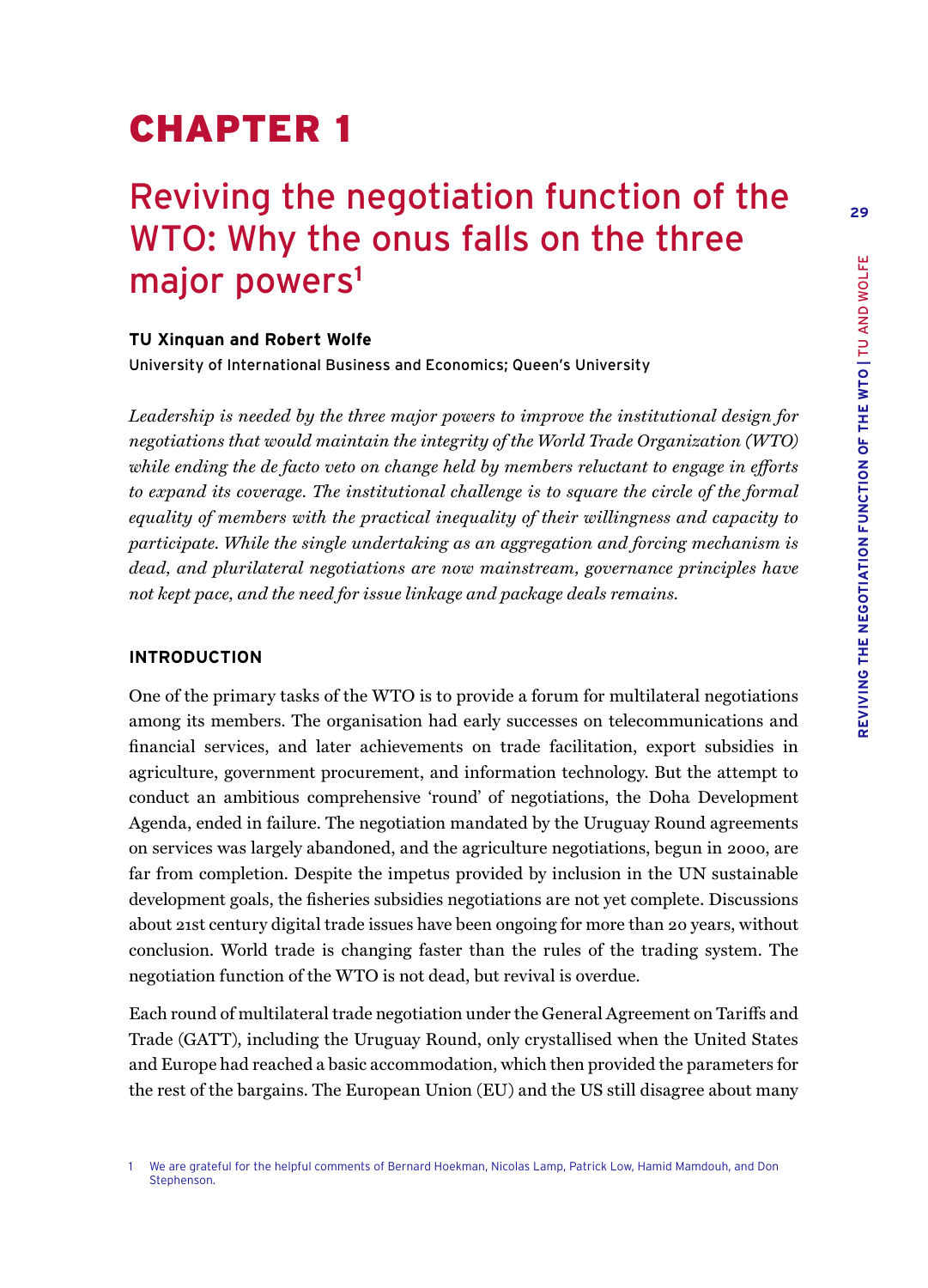things, notably how to pursue regulatory cooperation and the role of the Appellate Body, but solving their outstanding conflicts will not remove the central blockage in the WTO. The accession of China at the 2001 Doha ministerial was eclipsed by the launch of the ill-fated Doha Round at the same ministerial, a round undermined in part by a failure to consider whether the unfinished aspects of the Uruguay Round negotiations still made sense in light of Chinese accession (Wolfe 2015). The EU and the US should recognise that China now has a leadership role in global governance; also needed is a full acceptance by China of the obligations that role entails. Solving this triangular problem is an essential precondition for reviving the negotiation function of the WTO. Washington and Beijing need not like each other, but progress will not be made in multilateral cooperation if they are not prepared to see each other as partners, as Brussels and Beijing did while negotiating the proposed Comprehensive Agreement on Investment (CAI).

Other chapters in this book consider the substantive issues that must be on the future agenda. Our task is to focus on the negotiation process. Analysts of the WTO work with an implicit mental model of how members could reach agreements. When the process seems too slow, or fails, analysts attribute the problem to one part of their model: if the secretariat or members could do that thing differently, then the obstacles could be overcome. This reasoning is counterfactual, meaning something that has not happened but might happen under different conditions. The usual suspects include:

- Unsuitability of the WTO to address 21st century issues.
- A lack of business support in the domestic politics of key members.
- Too many small players.
- Obstruction by some members.
- Special and differential treatment.
- Absence of trust among delegates in Geneva, who we know are often not on the same page as capitals (Fiorini, Hoekman, and Wolfe, in progress).

In this paper we focus on two factors. Firstly, the need for leadership by the three major powers (EU, China, and the US), and secondly, the need to improve the institutional design for negotiations that would maintain the integrity of the WTO *acquis* and its benefits for all members, while ending the de facto veto on change held by members reluctant to engage in negotiations, let alone liberalise.**<sup>2</sup>** For the first factor, we need say little, although it is worth stressing that the Doha Round broke down at the informal ministerial in July 2008 when Brazil, China, the EU, India, and the US failed to agree on certain core issues, just as the Nairobi package only came together at the last minute

<sup>2</sup> The *acquis* is the accumulated rules and practices of the WTO, which must be accepted by new members; and all members apply all agreements simultaneously with respect to all other members.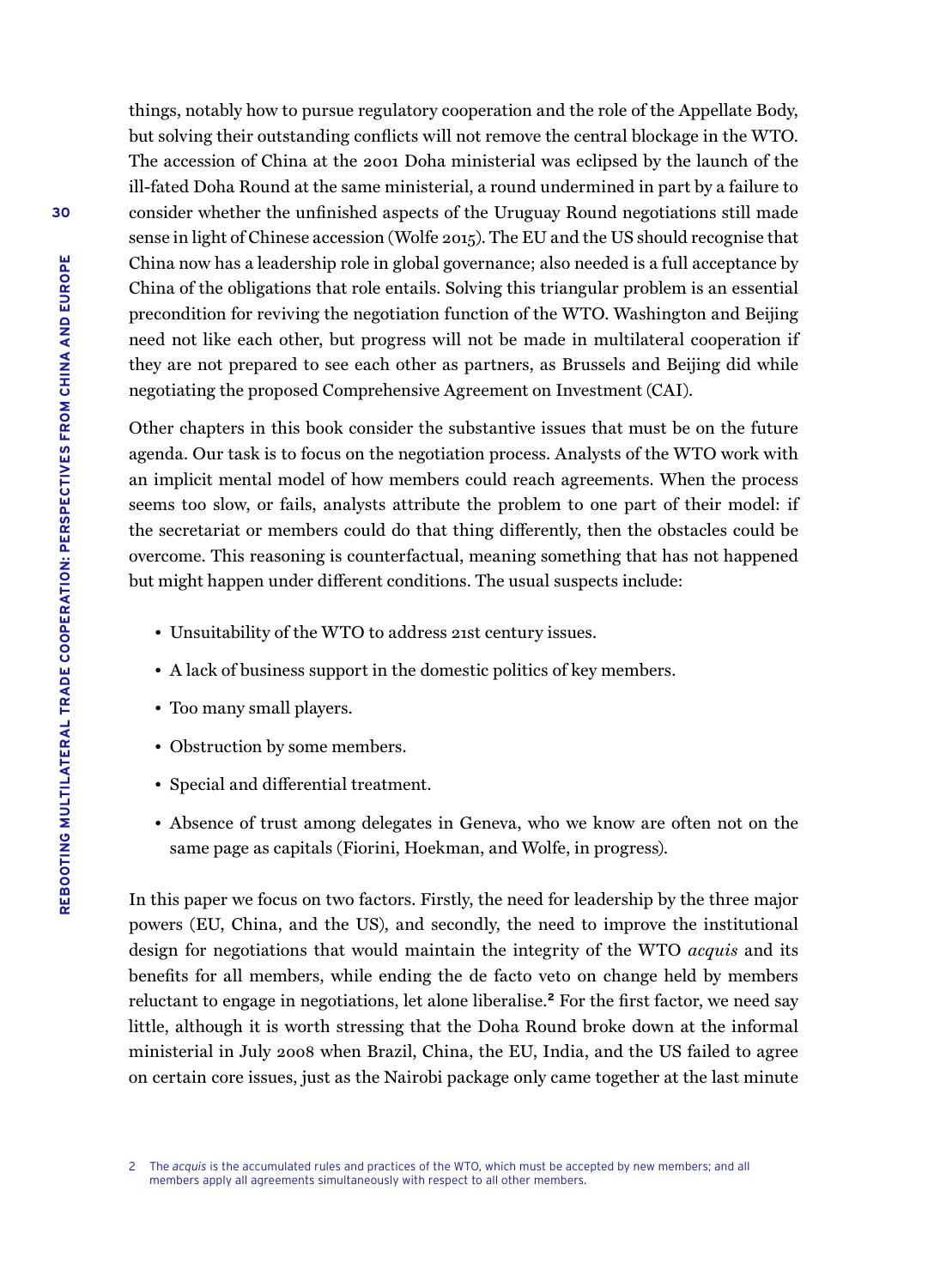in November 2015, when these same five members reached an agreement on new rules for export subsidies in agriculture. China, the EU, and the US now account for a huge share of global trade, and many of the tensions in the trading system arise in the strained relations among them. If they signalled a zone of possible compromise, other members would know how to align themselves. So long as they remain at loggerheads, often for reasons exogenous to the WTO, the negotiation process will be slow.

For the second factor, if countries want to negotiate, they will. If the WTO is a more favourable forum than the outside options, they will negotiate there. Nobody should forget, however, that the outside options exist. The Trump administration in the United States negotiated with China on a bilateral basis. Groups of countries have concluded regional trade agreements such as RCEP and CPTPP. For some years, countries tried to negotiate a Trade in Services Agreement (TiSA) outside of the WTO. If you want new areas of commercial policy covered in a multilateral framework with transparency, committees, and dispute settlement; and if you want all members to be able to participate in those negotiations if they choose, and to know what is going on in the negotiations if they choose not to participate, for now at least, then you need the WTO. Members who think that new issues should be discussed on a multilateral basis within the WTO have to be sure that this inside option is possible, and attractive.

Would institutional reform help? The question implies two familiar themes. The first is the hypothesis that the way in which *interests* are aggregated changes outcomes. A change in WTO procedures will not alter the interests of farmers, but a change in how decisions are made will transform how those interests can be mobilised. For example, are less-thanuniversal agreements appropriate, should there be differentiation among developing countries, and is some sort of package of agreements feasible? The second theme is that deliberation aids *learning* and new understanding of interests, which changes outcomes. The institutional challenge is then to square the circle of the formal equality of members with the practical inequality of their willingness and capacity to participate.

The rest of this paper is structured as follows. In the next section we discuss the negotiation process and internal transparency, which constrains deliberative opportunities, followed by a brief discussion in section two of the problem of the single undertaking as an aggregation and forcing mechanism. In section three, we turn to a discussion of why plurilateral negotiations are now the mainstream approach, and in section four, we address whether plurilateral negotiations are 'legal' and the associated need for new governance principles. Section five concludes with suggestions on steps that members can take to improve prospects for the next WTO ministerial.

## **1. INTERNAL TRANSPARENCY AND THE NEGOTIATION PROCESS**

The general perception of WTO negotiations is of episodic ministerials at which all the work is accomplished. Close observers know, however, that ministerials are the tip of an iceberg of diplomatic activity in and out of Geneva, and that is what needs reviving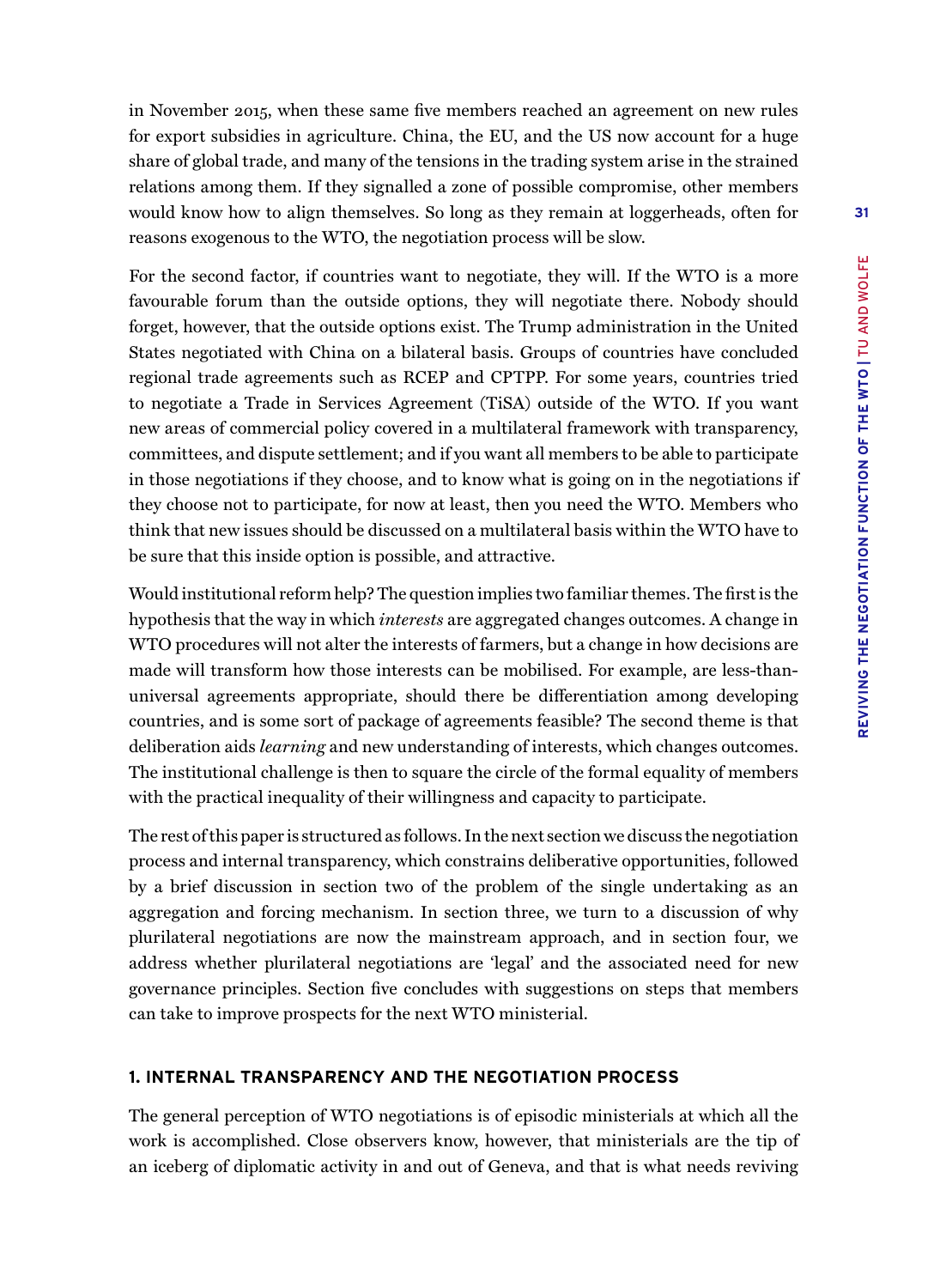– without good preparation, a ministerial cannot succeed. Do small group meetings advance negotiations, or should all informal meetings be open ended? Should the chair select some members to attend consultations, and if so, should they be the major players, the like-minded, or the principal antagonists on a particular issue? In short, who should negotiate and where?**<sup>3</sup>**

The WTO is a forum, not an 'actor', and it is member driven. Unlike the International Monetary Fund or the World Bank, it has a tiny professional staff whose role is to serve as a Secretariat to the dozens of WTO bodies. The Secretariat can prepare background papers, but negotiating proposals come from members. The WTO is a place to talk, and the talking is done by representatives of members. They talk in dozens of formal on-therecord meetings every year, and in many hundreds of more informal meetings. Sometimes they talk in 'confessionals', where a chair explores options with one delegate at a time. Such complexity creates practical problems for efficient negotiations. A Member that lacks the capacity to be an informed presence at every meeting is at a disadvantage, but the alternatives are not obvious. Disaggregation into multiple negotiating groups makes things simple while engaging distinct policy networks in capitals, but it increases the number of meetings that small delegations must cover. No organisation with 164 members can find consensus on sensitive matters such as agricultural reform if all discussions must be held in public, in large groups, with written records (Lamp 2017). Plenary sessions of negotiating groups are held for transparency; they provide an opportunity for all members to hear about the informal smaller group meetings where much of the work is done. In the current agriculture and fisheries subsidies negotiations, for example, 'facilitators' conduct such informal meetings on topics assigned by the chair of the negotiating group, and then report back to plenaries. Such meetings are not always open to all members, which leads to questions about transparency, even if the outcome of any process can only be adopted by consensus, which is inherently inclusive.

Only the largest traders can monitor and participate in all meetings. And members with small Geneva delegations may also lack the analytic capacity in their capitals to monitor and prepare instructions for all meetings. The principal ideas in most negotiating groups come from a small set of members, often submitting proposals developed with a handful of co-sponsors. The institutional design issue becomes one of structuring a process whereby the more active members can get on with negotiations without losing touch with the interests of the rest, and in a way that builds confidence in the process and the results. One solution is for members to aggregate their strength with others by forming coalitions.

The coalitions that played a large role in the Doha Round had their roots in earlier GATT rounds – indeed, in long-established multilateral practices going back to the League of Nations. Two sorts of coalitions are relevant for WTO negotiations. Coalitions based on a broad *common characteristic* (such as a region or level of development, e.g. the African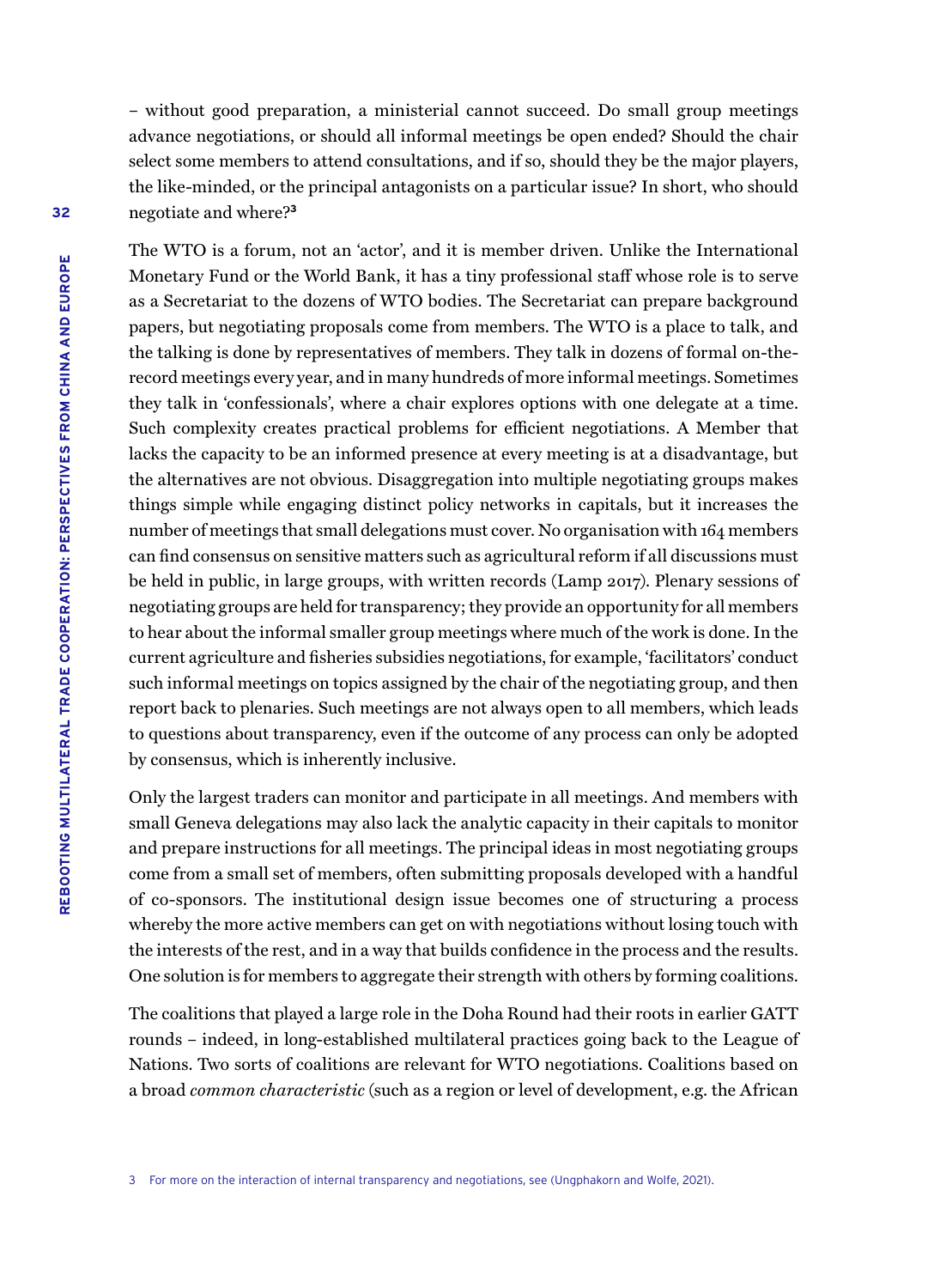Group) can influence many issues, including the round as a whole, but only weakly. Coalitions based on a *common objective or interest* (such as agricultural trade e.g. the G-33)**<sup>4</sup>** can have a great deal of influence, but on a limited range of issues. Many of the coalitions that proliferated during the Doha Round may be less active now, which could limit future deliberative opportunities for smaller members.

A third type is more like a club than a coalition. *Bridge clubs* can be essential for breaking deadlocks, or for managing negotiations, often by building bridges between opposed positions. The first bridge club created in the Kennedy Round eventually became the Quad (US, EU, Japan, and Canada) in the Uruguay Round. That Quad no longer meets at ministerial level, but the Deputy Permanent Representatives of those members plus Australia still get together in Geneva – that grouping, however, does not include all the opposing interests. Efforts since the start of the Doha Round to create a new bridge club in various configurations spanning the new significant players in world trade all ultimately failed. The Ottawa Group is a new sort of coalition since it groups members with diverse interests and characteristics. It is not a bridge club, however. Its focus is promoting ideas on institutional reform, rather than trying to broker compromises.

Bridge clubs are run by members, but a trusted Director-General has scope to try to convene meetings of the principal antagonists, often known as a 'green room'. The original Green Room practice, carried into the WTO, reflects three negotiating realities: first, that informality is vital; second, that the largest members must always be in the room; and third, that other interested parties should be engaged in the search for consensus. It has been problematic for more than 20 years (Blackhurst and Hartridge 2004). The key is 'inclusiveness' of all members and all interests; and 'transparency': representatives in the room must fairly articulate the views of their coalition and expeditiously and comprehensively report back on the deliberations. The chair must fairly present any results when reporting on negotiations in plenary meetings or drafting documents designed to attract consensus. Smaller countries and their NGO supporters complained profusely early in the Doha Round about the green room process and the necessity of 'internal transparency'. Today, we still see obligatory nods to the importance of an inclusive process, but internal transparency does not seem to be mentioned, notably in India and South Africa's complaint about the 'joint statement initiatives' (WTO 2021a) discussed below. This may not be a good sign.

The green room as a formal practice among ministers essentially died in July 2008 (Wolfe 2010). The dynamic of meetings with 30 or more ministers, each with one additional official, was not conducive to real engagement. Ministers, one wrote, were sitting together like sardines in chairs that are not the world's most comfortable, while listening to speeches repeating familiar positions. Another minister told stakeholders that he had not sat down for so many hours in one day to listen and not speak since grade school. Another

<sup>4</sup> The so-called 'Friends of Special Products' in agriculture is a coalition of developing countries pressing for flexibility for developing countries to undertake limited market opening in agriculture.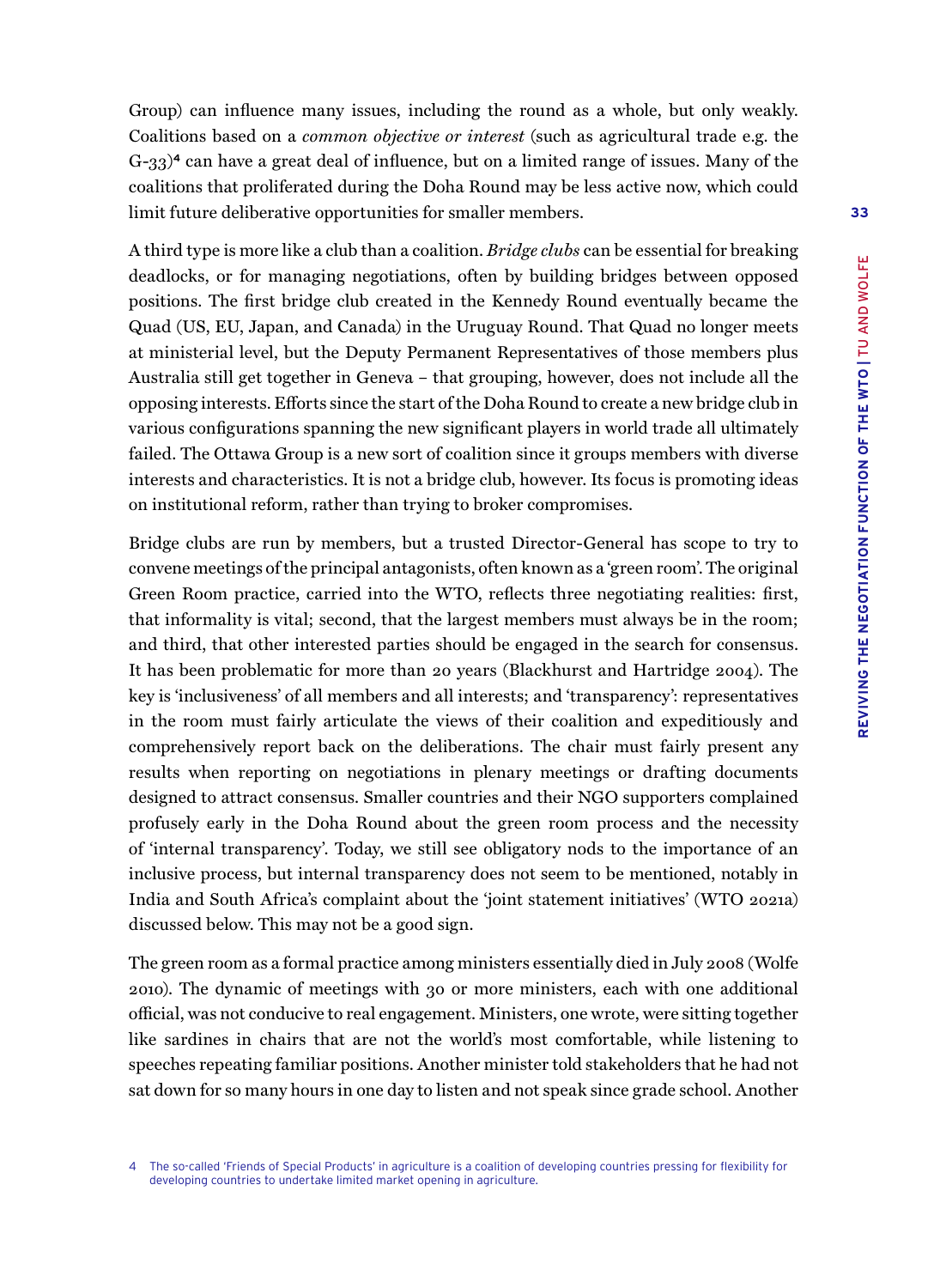newcomer to the process complained that ministers admonished others for mentioning sticking points, then proceeded to mention their own. At subsequent ministerial conferences ministers still found ways to search for consensus in smaller groups, but not in anything like a green room.

More seriously, the practice has also vanished from Geneva. In a remarkably defensive speech to the General Council in July 2017 (WTO, 2017: 111), the then Director-General Roberto Azevedo said that instead of the former practice of having a green room before every General Council, since 2014 he had convened a full meeting of all Heads of Delegation where everybody could be invited and could address any topic. In effect, he decided that the Director-General has no role in seeking to broker a consensus, in helping to move negotiations forward. So instead of trying to find various configurations in which the principal antagonists on an issue could find common ground, he gave up. Perhaps we no longer hear complaints about internal transparency because Azevedo went to the inclusive extreme. There were no more worries about transparency, because there was no restricted group to be transparent about. The unfortunate result is that ambassadors are said to talk past each other in the General Council and the environment is increasingly toxic (Ungphakorn 2021). We are not aware of any bridge club meeting that currently includes China, the EU, and the US, but one will be needed.

## **2. THE SINGLE UNDERTAKING IS DEAD. OR IS IT?**

Anyone who knows anything about the WTO knows that the single undertaking is dead. Not so fast. We can see three meanings of 'single undertaking' in the Doha declaration (WTO 2001): 'the (1) conduct, (2) conclusion and (3) entry into force of the outcome of the negotiations shall be treated as parts of a single undertaking'. The three parts do not stand or fall together. The Doha mandate as a single undertaking in itself is clearly dead, but the notion that the result must be some sort of package applies to most negotiations. And the WTO *acquis* remains a reality.

The single undertaking as a negotiating technique had been evolving since the Dillon Round of the 1950s. In the Tokyo Round of the 1970s it was intended in part to impose the same constraint on the membership as a whole that American negotiators faced in the US Congress, where under the 'fast track' process, the results of a trade deal must receive a single up or down vote with no possibility of amendment. The American problem is acute. Given the heterogeneity of Congress, any significant deal must generally have something in it for multiple diverse constituencies, but if there are any doubts about all members in Geneva being committed to all aspects of a package, the whole thing could unravel in Washington.

Studying the possibility of linkage among issues and parties in treaties and negotiations has a long tradition (Wolfe 2009). The way an issue is framed can have the effect of adding or dropping members from some aspect of the negotiations. For example, least developed countries (LDCs) were not expected to cut any tariffs in the Doha Round negotiations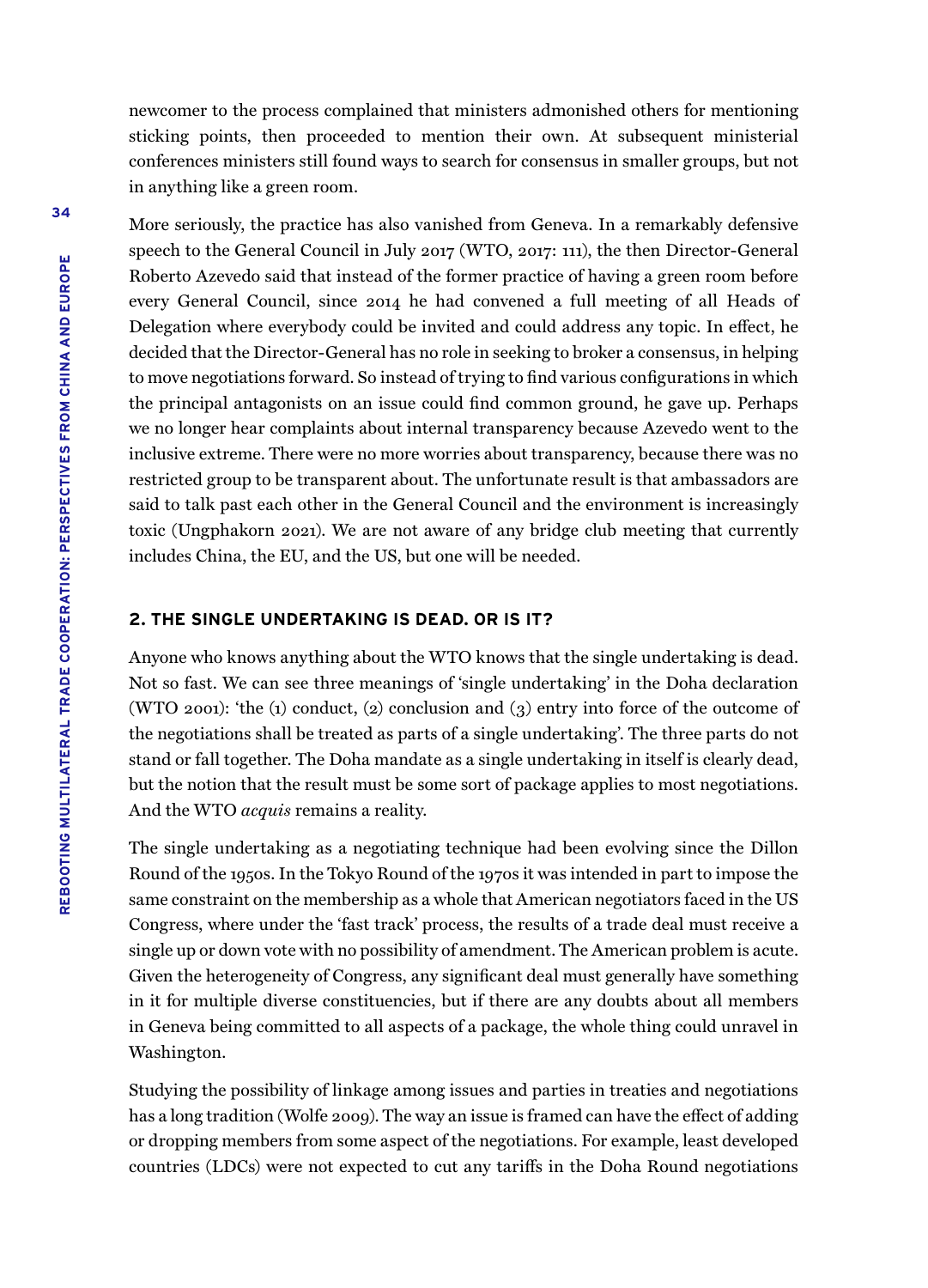on non-agricultural market access, and some other developing countries were asked to do little more than reduce the gap between their tariff commitments and the tariffs actually applied, but all were expected to join the overall consensus by not objecting to the obligations undertaken by other members. On some issues, agreement is needed only among a subset of countries, like government procurement, while on other issues, like subsidies, binding rules require everyone to participate.

Adding or dropping an issue from a negotiation is complex. Adding divisive issues can undermine negotiations, especially if it brings in more domestic opponents than supporters of an issue. Adding unrelated issues that the parties value differently can be helpful. Packages work when negotiators can find trade-offs between issues and countries – indeed, when negotiators can see the trade-offs between import-competing and export interests within a given economy. Any package also creates multiple entry points for critics, and veto players. Recent trade negotiations sometimes stir up a hornet's nest of opposition, without anybody having enough at stake in the outcome to ensure strong support for the negotiations, let alone ultimate ratification. Every package must have something that key constituencies in developed countries and developing countries alike want, because, inevitably, packages will contain elements they will not want.

The 2013 WTO ministerial in Bali showed that a mini package is possible, if the large players want one, but it also showed that single-issue deals are hard to negotiate, even on something as useful, and as internally balanced, as the Trade Facilitation Agreement. The Bali package only succeeded with the inclusion of development issues and agriculture. And even agriculture had to have balancing issues within that micro part of the Bali mini package, a package that was adopted by consensus (in that sense Bali was a single undertaking, as was Nairobi two years later). Every part of a WTO negotiation takes place among a subset of the members, and participation in the eventual outcome of each part must represent a critical mass for the issue concerned, making most-favoured-nation (MFN) application of the results possible without major free riders.

The single undertaking may be dead, but package deals? Not so much. We will come back to the package problem in the conclusion, but first we discuss the emergence of plurilateral negotiations.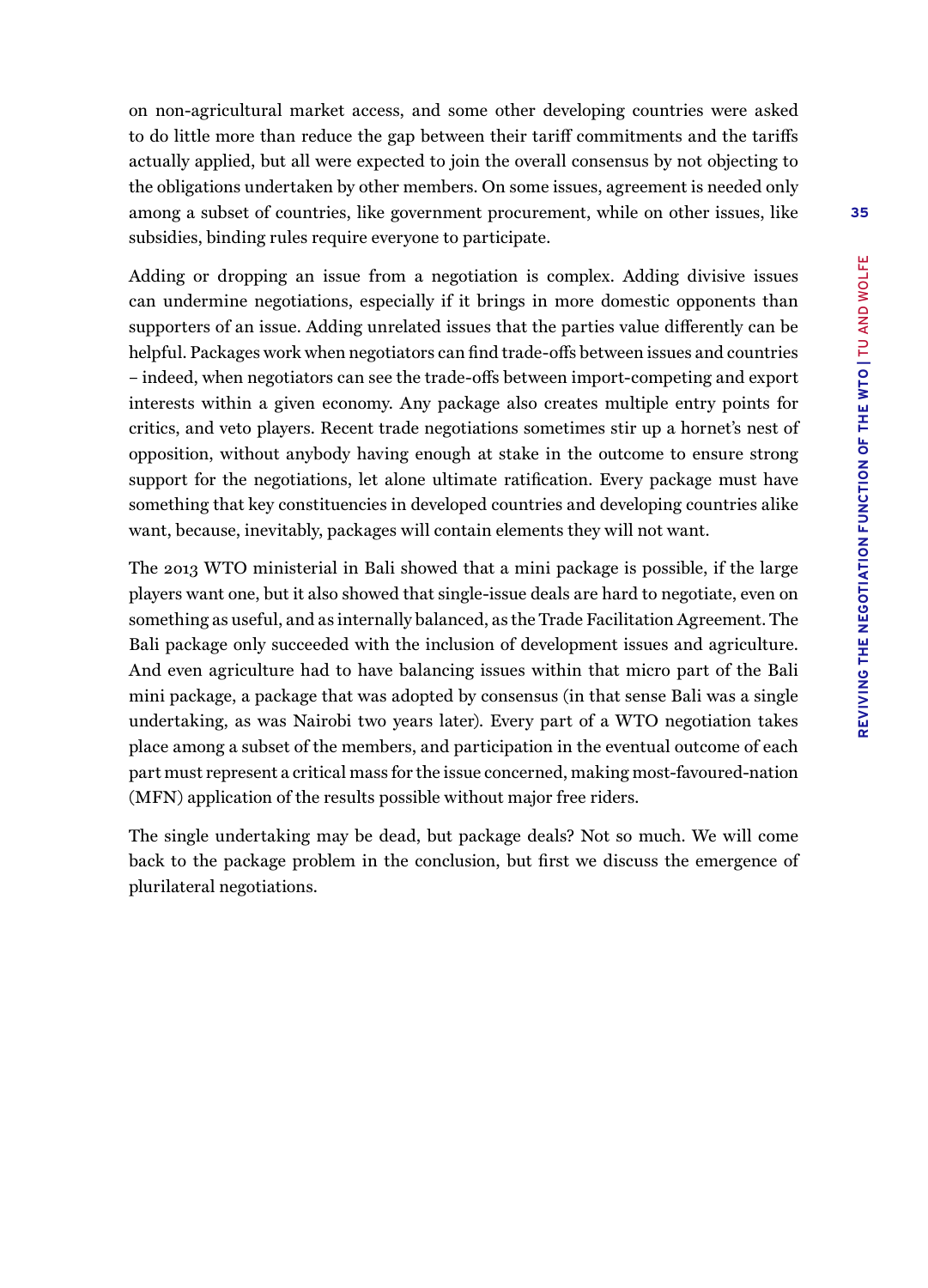#### **3. PLURILATERALS ARE NOW MAINSTREAM**

With the Doha Round dead, in 2017 many countries decided to shift gears and move away from negotiations based on the working practice of consensus decision-making by all WTO members by launching plurilaterals, meaning simply talks inside the WTO among a subset of members whose eventual outcome would make use of WTO transparency and dispute settlement procedures. The so-called 'joint statement initiatives' (JSIs) that are now being pursued in the WTO span e-commerce, domestic regulation of services, investment facilitation, and measures to enhance the ability of micro and small and medium enterprises (MSMEs) to utilise the opportunities offered by the rules-based trading system. Most address coordination failures or entail joint efforts to identify good regulatory practices. These initiatives include a broad cross-section of the members; with a heterogenous WTO membership, unlike the early days of the GATT, there may be no other way to discuss regulatory issues (Mavroidis and Sapir 2021: 35). The EU participates in all four groups, as does China, but the US only participates in one JSI.**<sup>5</sup>**

Other issues are also moving forward in a similar way. Recently, a proposed declaration on Agriculture Export Prohibitions or Restrictions Relating to the World Food Programme had to be issued as a joint statement (WT/L/1109) after being blocked by India; China was not a signatory. The Ottawa Group proposed an initiative on trade and health as a joint statement (WT/GC/223). Another group is organising 'structured discussions' on environmental sustainability based on a document similar to a joint statement (WTO 2020).

Whether and how the JSI negotiations can be brought to a successful conclusion is an open question, but plurilaterals are now clearly the mainstream approach. Such negotiations raise political questions about the process used, and legal questions about the variety of options for incorporating any outcomes in the WTO (Mamdouh 2021). There are two process concerns: that they can undermine internal transparency; and that ambiguity about the potential outcome creates anxiety about the process even when, in the case of the JSIs, no decisions have been made about the legal form of any outcome. Political consideration of how to launch, conduct, and conclude plurilaterals would be useful.

The first step in *launching* a plurilateral now seems to be reaching agreement on a joint statement. We think that ought to evolve from an open process of analysis and deliberation before launching negotiations on an issue, as has been the case with the current trade and health initiative and the structured conversations on sustainability as well as the JSIs. Such deliberation would be enhanced by 'thematic sessions' open to all members, which should include stakeholders (Wolfe 2021). The Secretariat could be asked to provide background papers, often in collaboration with other international organisations.

<sup>5</sup> China joined the Information Technology Agreement and is in the process of acceding to the Government Procurement Agreement. China also participated in the Environmental Goods Agreement, though with a narrower list of goods than some other participants had wished and had wanted to participate in the now moribund Trade in Services Agreement (TiSA) negotiations.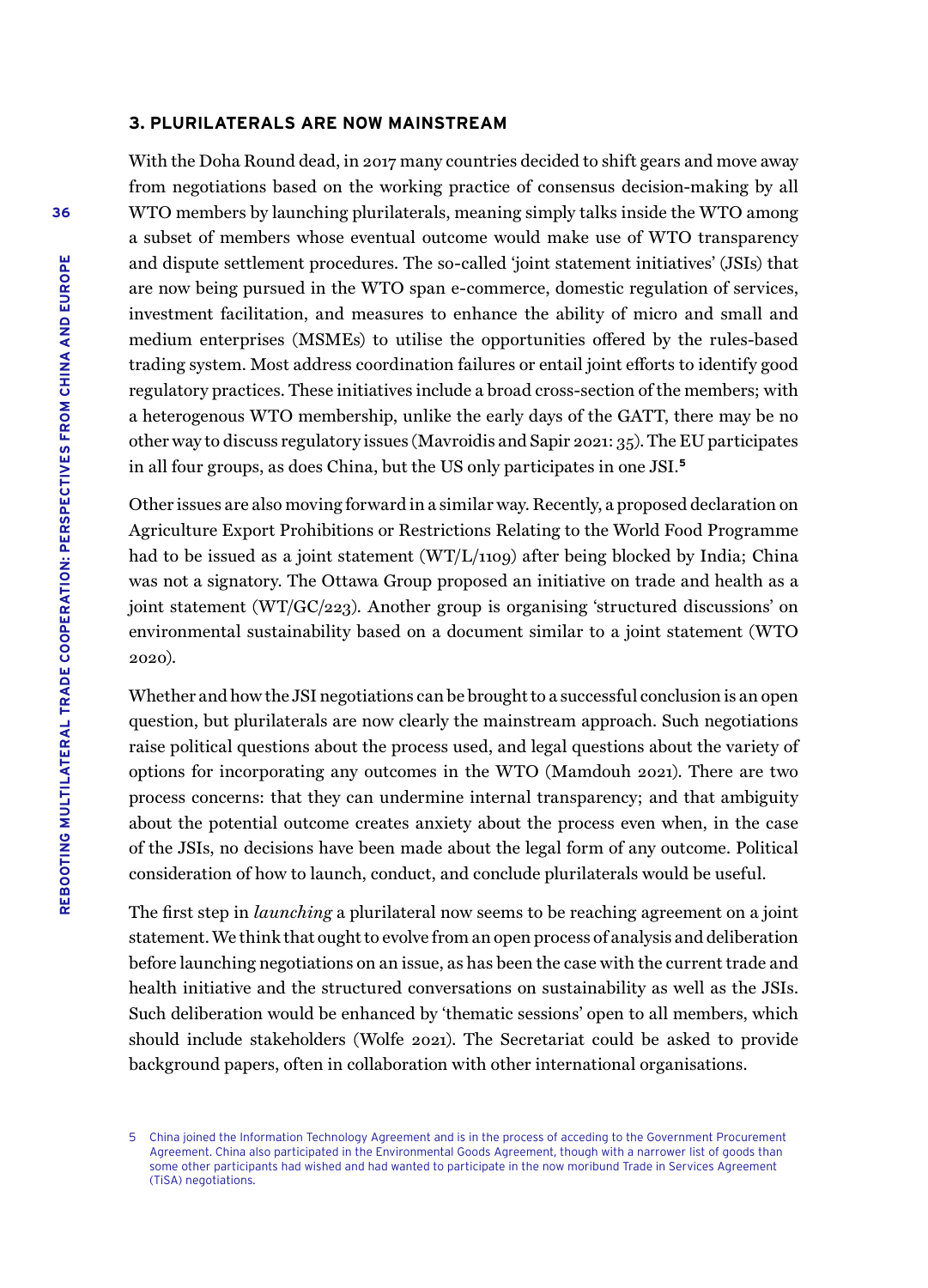The *process* of the negotiations should be sufficiently transparent that non-participants understand what is going on. The current JSIs are less transparent, at least to outsiders, than most recent WTO negotiations – outsiders, at least, cannot see what proposals have been made, for example. In e-commerce, the 'co-convenors' established several small groups led by facilitators. What are called 'clean texts' have been emerging from these groups. The Secretariat reports the fact that reports from the facilitators are discussed at meetings of the e-commerce negotiations, and the topics addressed, but the texts themselves are not made public. In his analysis of the historical background to the India and South Africa paper (see below) Lamp (2021) argues that one reason developing countries were upset with the Tokyo Round Codes, which admittedly took place in a different institutional context, was a lack of transparency in the negotiations. They were not part of the early stages and 'in some cases (specifically, the codes on anti-dumping and civil aircraft) they did not even find out that codes were being negotiated until the final stages of the Round.'

As for the *outcome* of such negotiations, plurilaterals inside the WTO come in a number of forms (Mamdouh 2021), but two broad options are available. The first is a critical mass agreement in which participants in the negotiations incorporate the results in their schedules of commitments; such agreements come into effect when a pre-determined number of participants have circulated revised schedules.**<sup>6</sup>** The question is always on which issues critical mass would be appropriate, and how to define it – in terms of percentage of WTO Membership, international trade shares in the sector, or both? Critical mass could also vary by level of commitment, which can address special and differential treatment concerns. Critical mass works for tariff reductions, as for example in the Information Technology Agreement (ITA). It also worked for the Reference Paper that was a key part of the package on trade in basic telecommunications services. The approach could work for scheduling other non-tariff concessions for any regulatory domain if, once a critical mass of participants is achieved, free riding by other members of the WTO is not a concern (Hoekman and Mavroidis 2017). Critical mass agreements affect the obligations of signatories but leave the rights of non-signatory WTO members unaffected.

If the intent is to restrict the benefits of the deal to participants, the second option is conclusion under Annex 4 of the WTO Agreement, an approach that limits the risk of free riding on liberalisation by non-participants but is *de jure* discriminatory. That route requires permission from the full membership by consensus, which may now be unlikely for anything new (Hoekman and Mavroidis 2015, Adlung and Mamdouh 2018). Plurilateral negotiations are clearly a political challenge for the WTO, which has been misconceived by some members as a legal issue.

<sup>6</sup> Technically revised schedules must be certified by participants; non-participants could block new commitments that they think violate existing rights.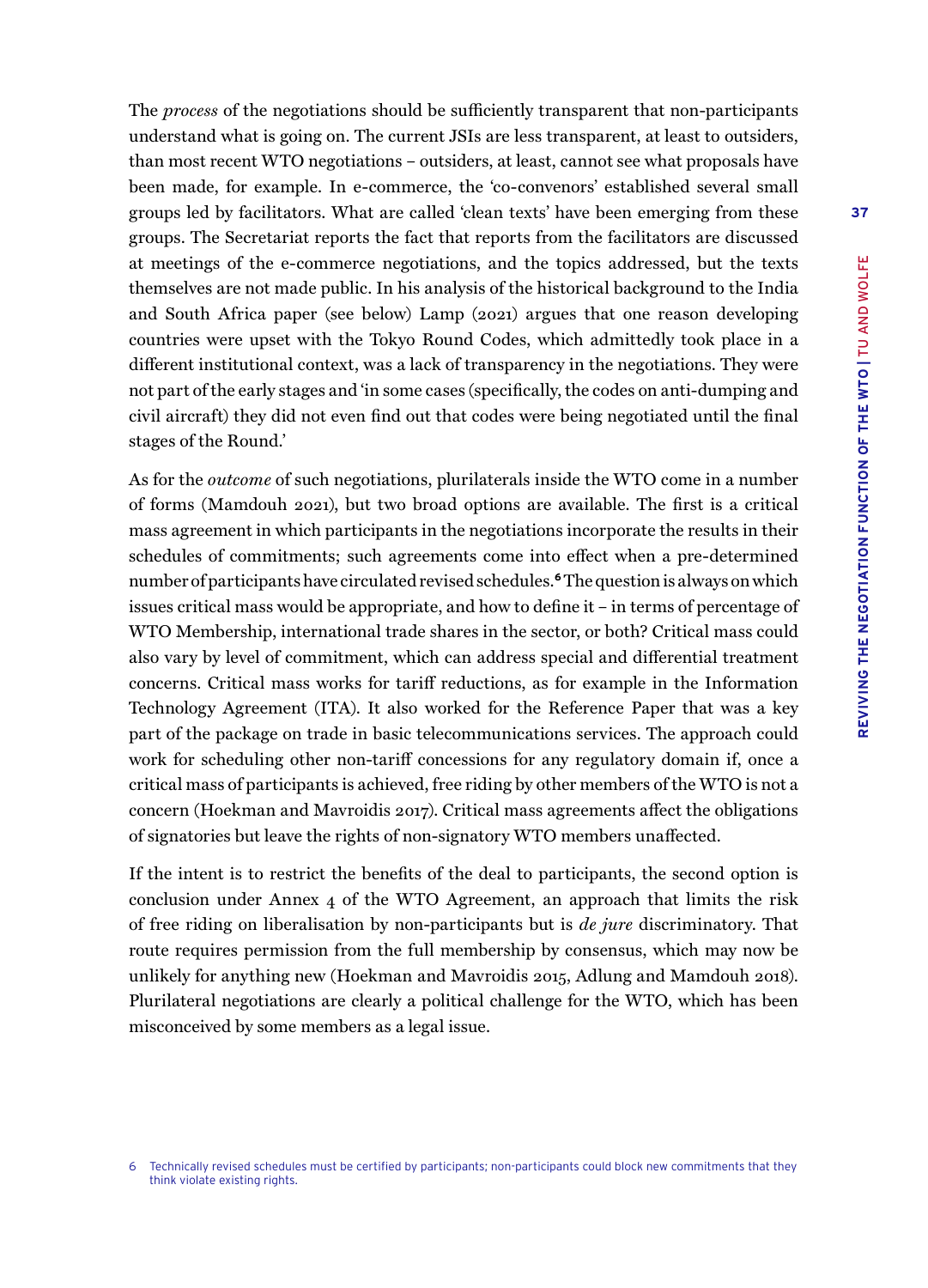#### **4. ARE PLURILATERALS 'LEGAL'?**

In its first discussion paper on WTO reform (WTO 2018), Canada argued that:

*While no WTO Member should be expected to take on obligations to which it did not consent, likewise no Member should expect to be able to prevent others from moving forward in various configurations in areas where they are willing to make greater commitments which could vary from political statements to more ambitious binding agreements, e.g. plurilateral initiatives. Binding initiatives should be inclusive, open and provide clear rules for accession by other Members or eventual multilateralization.*

In a new submission on the legal status of the JSIs, India and South Africa explicitly say that the Canadian argument was wrong (WTO 2021a: 19-22). Their *political* argument is that members ought not to conduct plurilateral negotiations, which is worthy of discussion, but the legal justifications offered for this political position are flimsy at best. We have no space to go through the legal arguments in detail, so we will make only brief observations. The document says that 'Plurilateral Agreements' refers only to agreements included by consensus under Annex 4 of the treaty. But Article III:2 of the WTO treaty does not specify the legal forms that negotiated outcomes might take or the exact procedures that should be followed, which might vary depending on the subjects covered and their relation to current rules (Adlung and Mamdouh 2018: 90-2). India and South Africa also say that JSIs are inconsistent with amendment procedures, but many negotiations have been conducted among a subset of the WTO membership, who then implement the results on an MFN basis. Request and offer negotiations on market access are typical examples.

India and South Africa's detailed legal analysis confuses process and outcomes. On *process*, members would of course have to agree by consensus to launch negotiations that would affect the rights and obligations of other members, just as they would have to agree by consensus to incorporate the *outcome* of such negotiations into the WTO, either by amending an existing agreement or entering a new agreement under Annex 4 of the treaty. On the other hand, a process that only creates new obligations for the participants needs no such consensus to start talking. The explicit target of India and South Africa is the JSIs, but those *processes* have not yet reached the point of considering the legal form their eventual *outcomes* might take. The WTO treaty provides considerable flexibility on how any agreement may be concluded and offers no legal restrictions on the process members might take to get to an outcome (Mamdouh 2021).

As Canada suggested in 2018, ways can be found to ensure that the whole membership can be comfortable with plurilateral negotiations. In its new paper on WTO reform, the EU, recognising the failure of 'the single undertaking approach' calls on WTO members to reflect on ways of better integrating plurilateral agreements, notably by identifying certain principles that plurilaterals should meet if they are to be incorporated in the WTO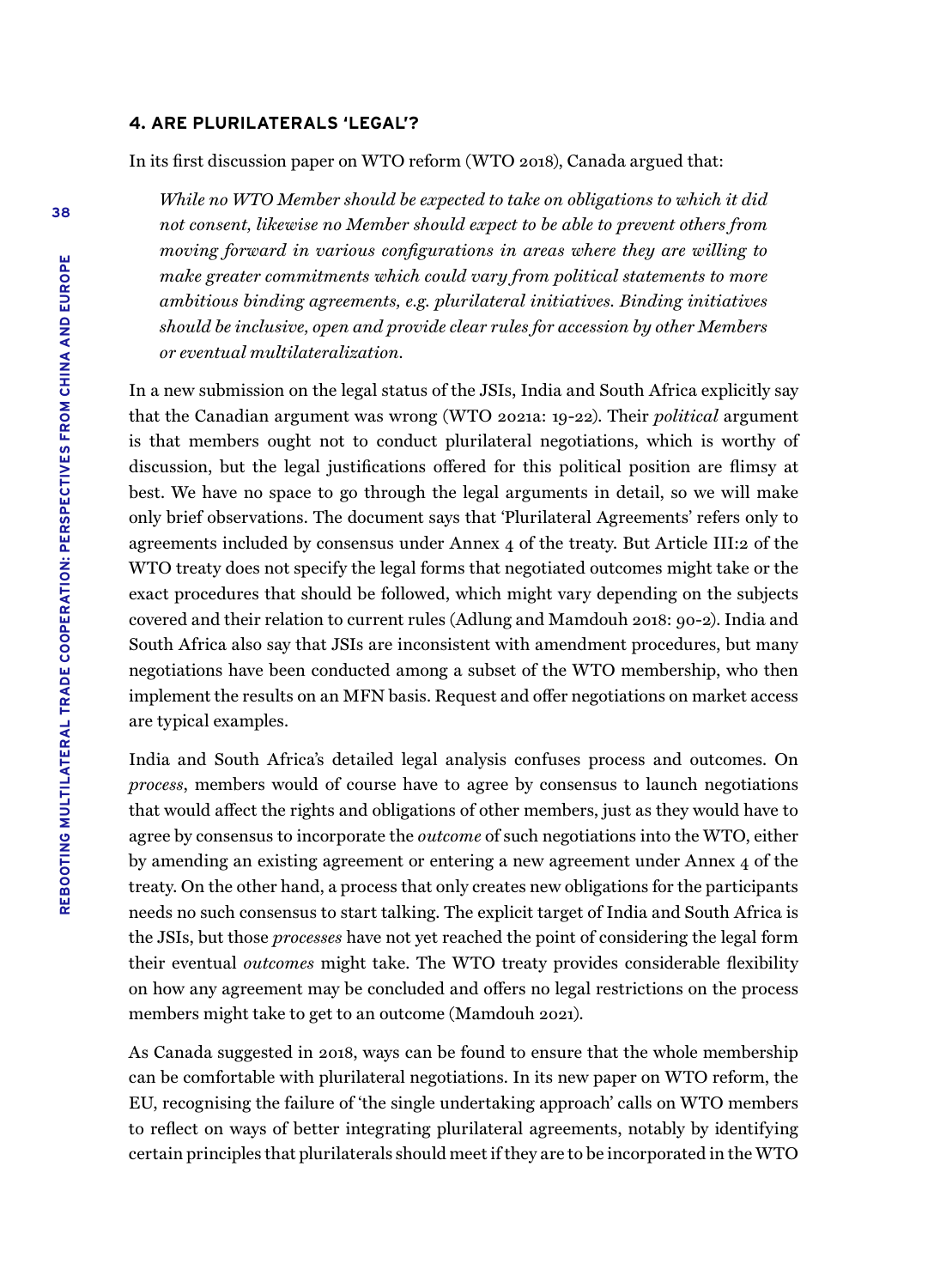framework (EU 2021). These principles covering both process and outcomes could relate to openness to participation and future accession by any WTO member, facilitation of the participation of developing countries, transparency of the negotiating process, as well as means of protecting the existing rights of non-participants while avoiding free riding.

The challenge from India and South Africa may be more political than legal, but it should be addressed. Hoekman and Sabel (2021) suggest that one way to do so is through the establishment of a code of conduct that signatories of plurilateral agreements commit to apply. Providing a governance framework for new plurilateral agreements that ensures they are consistent with multilateralism would help to recognise valid concerns of nonmembers. Ironically, negotiating such governance principles would face the same obstacles to consensus as any other negotiation at the moment, so they suggest that it be done as a 'reference paper', to be incorporated in the schedules of the members who drafted it, with any WTO Member interested in participating in an open plurilateral negotiation or acceding to the results accepting to incorporate the reference paper into their schedules. We worry that even a reference paper might be difficult to negotiate, but all that is needed is a joint statement on governance principles and a political commitment to conduct every plurilateral in accordance with them.

The stakes are high. On the one hand, Lamp (2016, 2021) argues that the Uruguay Round single undertaking provided leverage for a 'club' of dominant traders to force recalcitrant developing countries to accept all the agreements and join the new WTO. The main concern of India and South Africa (WTO 2021a), and hence their desire to retain a veto, could be that control of the agenda of the multilateral trade regime appears to be slipping away from developing countries yet again. On the other hand, if the outside options are attractive, there is a risk that the major powers will abandon MFN. The EU paper (EU 2021) contains an implicit warning: if no effective formula is found to integrate plurilateral agreements in the WTO, there would be no other option than developing such rules outside the WTO framework, which could fragment the system. What they mean is that the outcome of some possible agreements might not be suitable for inclusion in schedules and so members must debate the Annex 4 option.

The warning applies to India, and South Africa, and to anybody tempted by their analysis, but it also applies to the three major powers. We can infer China's position from the fact that it is participating in all the current JSIs; the US position is more ambiguous since they are only a formal proponent of the e-commerce JSI, but they are said to be very active in the domestic regulation in services talks. The risk of free riding by any of the three major powers means that each of China, the EU and the US will be needed to reach a critical mass deal.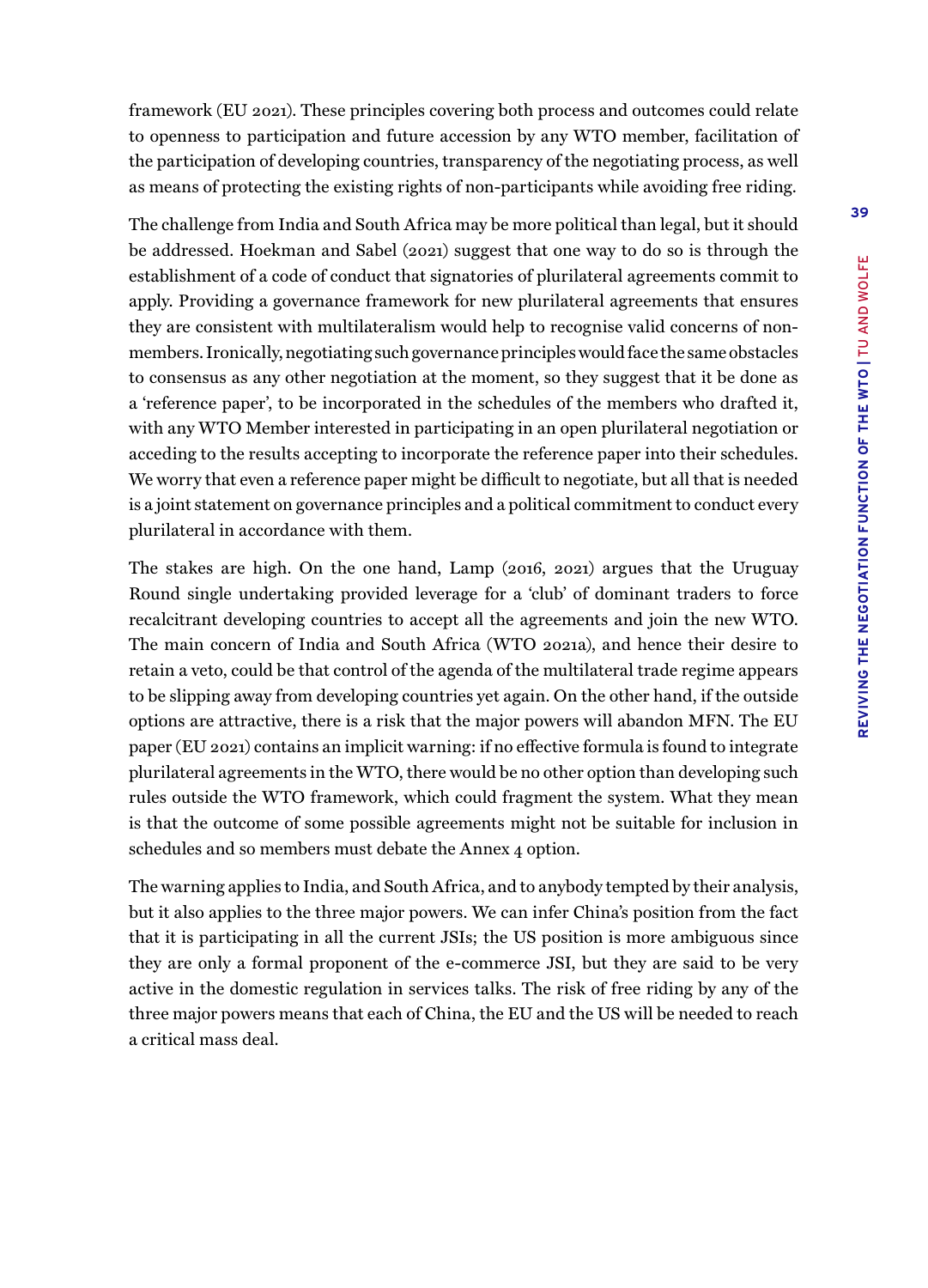#### **CONCLUSION: WHAT CONCRETE STEPS CAN BE TAKEN NOW?**

Nothing will happen in the WTO unless China, the EU and the US want it to, but they need support from the other members. When it is safe to do so, as the threat of Covid-19 recedes, delegates should go to lunch more often: it would help if members spent more time talking to, rather than at, each other. That might mean more bridge clubs are needed, at all levels and all areas. The trilateral meetings between the EU, Japan, and the US are far from being a substitute for a bridge club involving China, although it responds to the desperate need to find informal ways of making progress on thorny issues. The Director-General might set the tone here. Her apparent engagement with various groups of members in the fisheries subsidies negotiations is a promising start. She will need to find ways to include all the principal antagonists, who vary by issue. The three major powers are the core, but they will need to engage with others, including India as needed while avoiding the risk of any negotiation getting too big, with obstructionists in the room, hence no ability to do anything. But the three major powers should avoid the temptation, born of frustration, to follow unilateral or bilateral tracks. Even the most apparently intractable issues involving the role of the state in the economy are best discussed multilaterally (Mavroidis and Sapir 2021: 213).

More concretely, the three major powers should enter negotiations for a joint statement on governance principles for open plurilaterals starting, as suggested by Mamdouh (2021), with an analysis based on WTO experience of whether reform efforts should seek to change the rules, or the way they are understood and applied. With their leadership, other members could be induced to participate in elaborating principles that should be the basis to launch, conduct, and conclude any open plurilateral agreement, including the circumstances under which Annex 4 agreements could be expected to be acceptable. Those principles might allow everyone to agree to progress on the JSIs, even the ones where they choose not to participate. While Annex 4 agreements cannot be allowed to degrade the rights of members, non-participants should not have a veto on their inclusion in the WTO. Such a discussion of a more flexible architecture should begin at the 12th Ministerial Conference (MC12) beginning in November 2021.

Finally, while the single undertaking is dead, package deals are a negotiation reality. MC12 will need an agenda proposing a set of agreements that can attract a broad consensus. In March 2021 Brazil suggested just such a package, with nine components, including flexible geometry for WTO negotiations (WTO, 2021b); other proposals will no doubt follow. Without a forcing device, and if the results of each negotiation now underway cannot stand on their own, how can they be knit together? The major powers have asymmetric interests with respect to any single trading partner; and they tend to have asymmetric interests on any one issue. *If* the three have to be part of a deal to get critical mass, and *if* they have asymmetric interests, *then* do they have to have a package of critical mass deals to reach agreement on any one of them?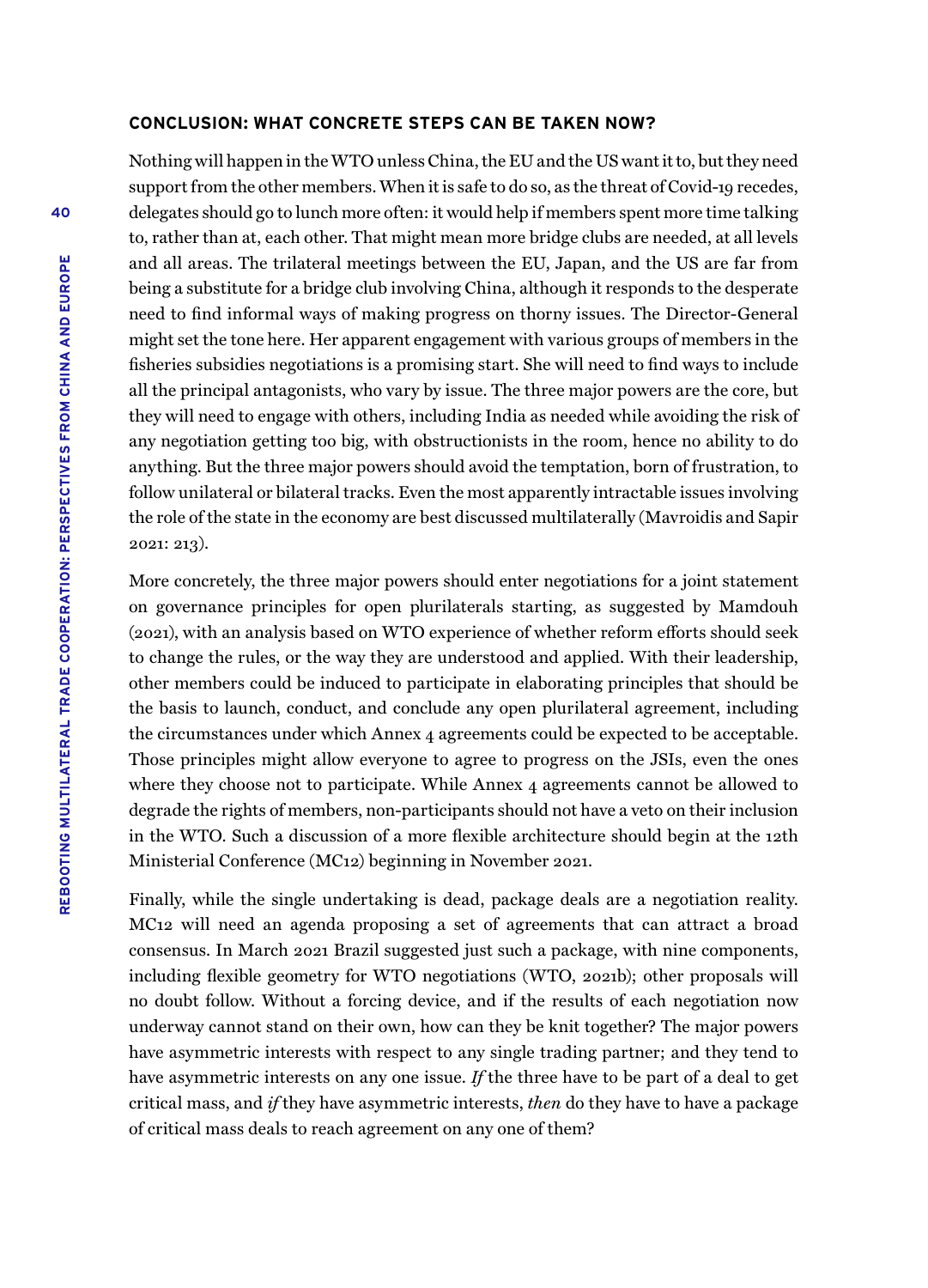If package deals are needed, is it more feasible to bind two or more issues into one package? If so, what are the likely elements? Other chapters in this book elaborate on the possibilities. Here are three ambitious ones. China subsidises its high-tech industries partly because of export controls in OECD countries – perhaps the two issues of industrial subsidies and high-tech export controls could be linked (Zhou and Fang 2021). While some think industrial subsidies could be a standalone negotiation, it could possibly be linked to agriculture subsidies in an eventual package (Li and Tu 2020). Or an agreement on domestic support in agriculture at MC12 could be linked to conclusion of the negotiations on fisheries subsidies.

We are not naïve. These are all intractable issues; indeed, agricultural trade has long been the issue that cannot succeed on its own because reform is the most important objective for many countries while being strongly resisted in others. We mention them rather than the higher profile JSIs because the developing countries for whom agriculture is the overriding priority may not have outside options, but their continued engagement in the trading system ought to matter for everyone.

If everybody knows that a plurilateral will succeed, and if a joint statement on governance principles has been accepted by the participants, is there an incentive for recalcitrant members to try to shape the outcome, or simply stand aside, instead of obstructing it? That is a political not a legal question. The fate of the JSI approach and the prospects for reviving the negotiation function of the WTO may hinge on the answer.

## **REFERENCES**

Adlung, R and H Mamdouh (2018), 'Plurilateral Trade Agreements: An Escape Route for the WTO?', *Journal of World Trade* 52:1 85-111.

Blackhurst, R and D Hartridge (2004), 'Improving the Capacity of WTO Institutions to Fulfil Their Mandate', *Journal of International Economic Law* 7:3 , 705-16.

EU (2021), 'Reforming the WTO: Towards a Sustainable and Effective Multilateral Trading System,' European Commission, COM(2021) 66 final ANNEX,.

Fiorini, M, B M Hoekman, and R Wolfe (in progress), 'Where Trade Negotiators Sit Influences Where They Stand: Officials in Geneva and Capitals Have Different Views on WTO Priorities'.

Hoekman, B M and P C Mavroidis (2015), 'Embracing Diversity: Plurilateral Agreements and the Trading System,' *World Trade Review*, 14:01 101-16.

Hoekman, B M and P C Mavroidis (2017), 'MFN Clubs and Scheduling Additional Commitments in the GATT: Learning from the GATS,' *European Journal of International Law*, 28:2 387-407.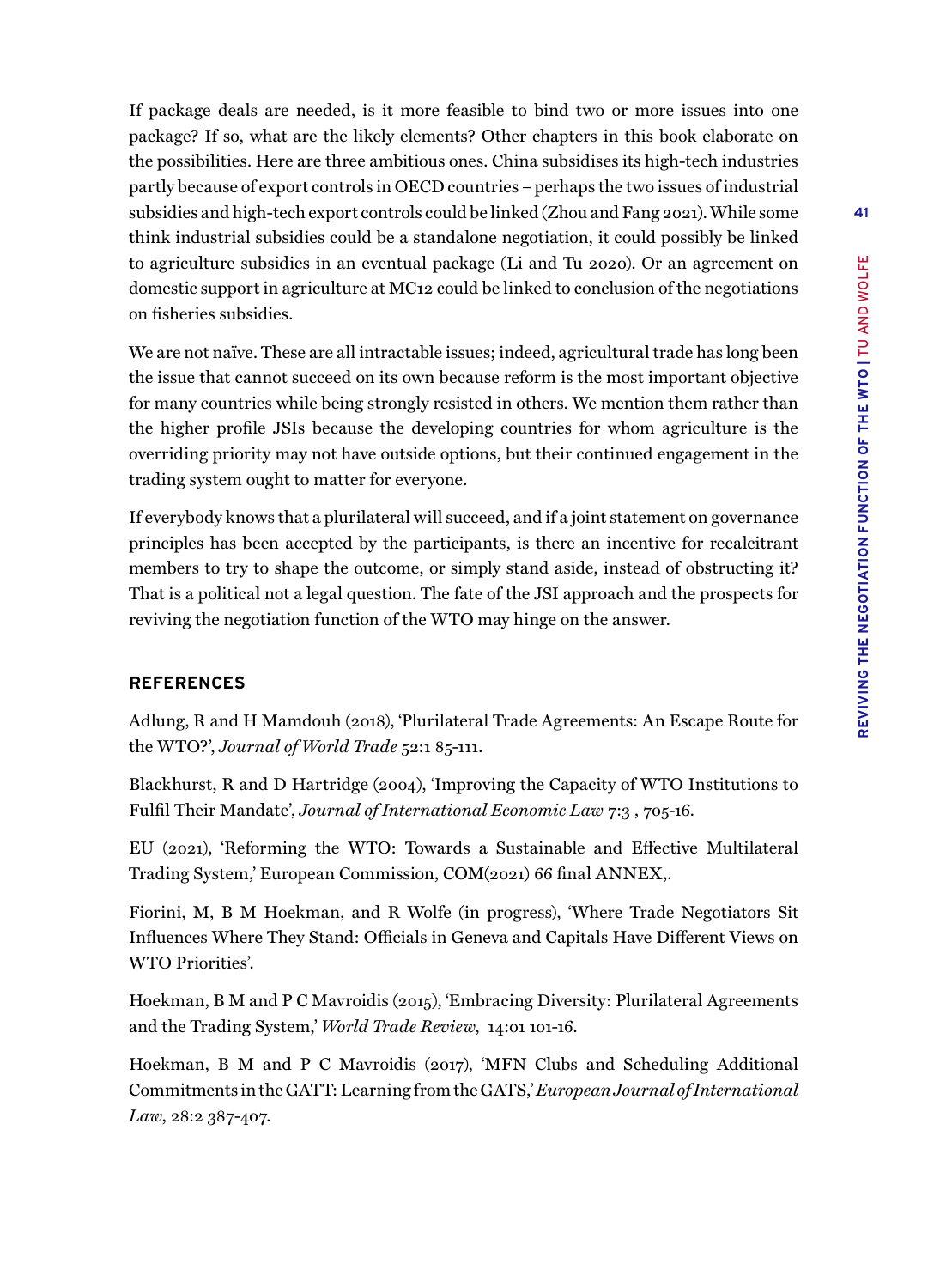Hoekman, B M and C Sabel (2021), 'Plurilateral Cooperation as an Alternative to Trade Agreements: Innovating One Domain at a Time', *Global Policy*, 12:S<sub>3</sub> 49-60.

Lamp, N (2016), 'The Club Approach to Multilateral Trade Lawmaking', *Vanderbilt Journal of Transnational Law*, 49: (2016), 107.

Lamp, N (2017), 'The Receding Horizon of Informality in WTO Meetings', *Journal of the Royal Anthropological Institute*, 23:S1 63-79.

Lamp, N (2021), 'A Historical Perspective on India's and South Africa's Threat to Block the Implementation of the Joint Statement Initiatives in the WTO, and a Potential Way Forward,' International Economic Law and Policy Blog, February 26, 2021, [https://](https://ielp.worldtradelaw.net/2021/02/a-historical-perspective-on-indias-and-south-africas-threat-t) [ielp.worldtradelaw.net/2021/02/a-historical-perspective-on-indias-and-south-africas](https://ielp.worldtradelaw.net/2021/02/a-historical-perspective-on-indias-and-south-africas-threat-t)[threat-to-block-the-implementation-of-the-joint.html](https://ielp.worldtradelaw.net/2021/02/a-historical-perspective-on-indias-and-south-africas-threat-t).

Li, S and X Tu, (2020), 'Reforming WTO Subsidy Rules: Past Experiences and Prospects', *Journal of World Trade*, 54:6 853-88.

Mamdouh, H (2021), 'Plurilateral Negotiations and Outcomes in the WTO', King & Spalding, Geneva, unpublished memo, 16 April 2021.

Mavroidis, P C and A Sapir (2021), *China and the WTO: Why Multilateralism Still Matters*, Princeton University Press: 35.

Ungphakorn, P (2021), 'Dire WTO General Council Meeting Shows Size of Okonjo-Iweala's Task', Trade Blog, [https://tradebetablog.wordpress.com/2021/03/05/dire-wto](https://tradebetablog.wordpress.com/2021/03/05/dire-wto-general-council/)[general-council/](https://tradebetablog.wordpress.com/2021/03/05/dire-wto-general-council/).

Ungphakorn, and R Wolfe (2021), 'How Wide Should the WTO Window Be Set? A Long Read on Transparency and Trade Negotiations', Trade Blog, [https://tradebetablog.](https://tradebetablog.wordpress.com/2021/04/26/wto-transparency-short/) [wordpress.com/2021/04/26/wto-transparency-short/](https://tradebetablog.wordpress.com/2021/04/26/wto-transparency-short/).

Wolfe, R (2009), 'The WTO Single Undertaking as Negotiating Technique and Constitutive Metaphor', *Journal of International Economic Law*, 835-58.

Wolfe, R (2010), 'Sprinting During a Marathon: Why the WTO Ministerial Failed in July 2008', *Journal of World Trade* 44:1, 81–126.

Wolfe, R (2015), 'First Diagnose, Then Treat: What Ails the Doha Round?', *World Trade Review* 14:01, 7-28.

Wolfe, R (2021), 'Informal Learning and WTO Renewal Using Thematic Sessions to Create More Opportunities for Dialogue', *Global Policy* 12:S3 30-40.

WTO (2001), 'Ministerial Declaration,' World Trade Organization, Ministerial Conference, Fourth Session, Doha, 9 - 14 November 2001, WT/MIN(01)/DEC/W/1.

WTO (2017), 'Minutes of the Meeting Held on 26 July 2017', World Trade Organization, General Council, WT/GC/M/168.